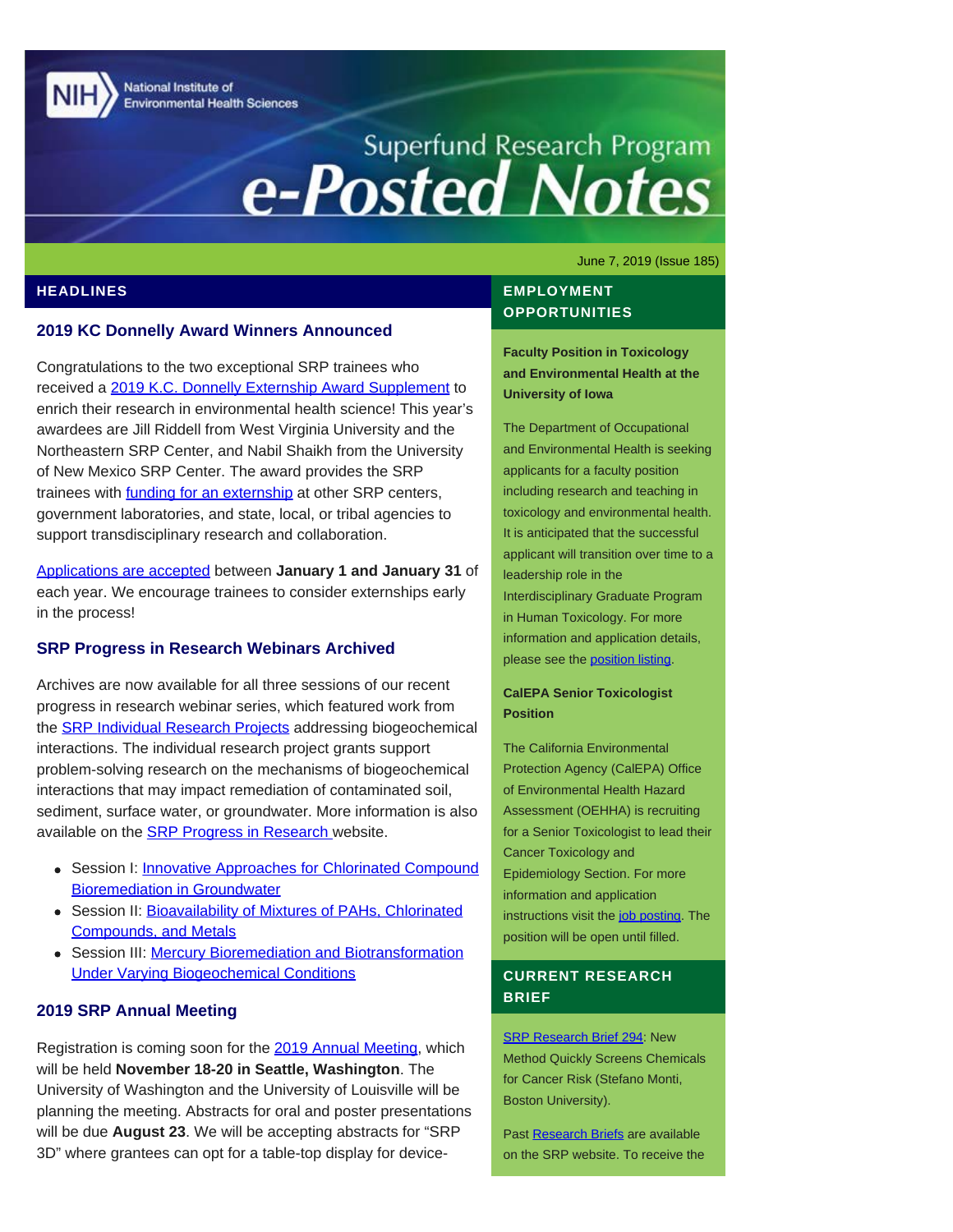oriented/technology-enabled projects and tools (also due **August 23**). Early bird registration ends on **September 23**.

# **IN THE NEWS**

#### **NIEHS SRP News Stories**

Take a moment to read about some of our colleagues' latest activities in this month's **Environmental Factor**, the NIEHS newsletter:

• [K.C. Donnelly Awards go to NIEHS Superfund trainees](https://factor.niehs.nih.gov/2019/6/awards-recognition/kc-donnelly/index.htm): Since its beginning in 2011, 47 NIEHS SRP trainees have received K.C. Donnelly Externship Award Supplements to enrich their research with work at another institution. Jill Riddell and Nabil Shaikh, both doctoral candidates, shared the 2019 award.

Visit the SRP news page for more stories about the program:

- [Technology to Reduce Harmful Exposures after Disasters](https://www.niehs.nih.gov/research/supported/centers/srp/news/2019news/index.cfm#a870937) [Goes Commercial](https://www.niehs.nih.gov/research/supported/centers/srp/news/2019news/index.cfm#a870937): Researchers at the Texas A&M University SRP Center have developed a new technology that can bind to hazardous chemicals in the body after exposure, reducing their uptake in the body.
- **[SRP Represents at International Battelle Symposium:](https://www.niehs.nih.gov/research/supported/centers/srp/news/2019news/index.cfm#a870916) SRP** researchers were on hand at the Battelle Fifth International Symposium on Bioremediation and Sustainable Environmental Technologies to discuss advances in green and sustainable approaches to clean up hazardous waste sites.
- **[EPA Adds Seven Hazardous Waste Sites to the National](https://www.niehs.nih.gov/research/supported/centers/srp/news/2019news/index.cfm#a870866) [Priorities List:](https://www.niehs.nih.gov/research/supported/centers/srp/news/2019news/index.cfm#a870866) The U.S. Environmental Protection Agency** (EPA) recently announced that it added seven hazardous waste sites to the National Priorities List of Superfund sites.
- [Inverting Soil Decreases Arsenic and Improves Rice Yields](https://www.niehs.nih.gov/research/supported/centers/srp/news/2019news/index.cfm#a870456): By exchanging high-arsenic soil at the surface with deeper low-arsenic soil, researchers from the Columbia SRP Center have demonstrated increased rice crop yields in Bangladesh.
- [NC Fish Forum Brings Partners Together to Improve Fish](https://www.niehs.nih.gov/research/supported/centers/srp/news/2019news/index.cfm#a868731) [Consumption Advisories](https://www.niehs.nih.gov/research/supported/centers/srp/news/2019news/index.cfm#a868731): On March 21, the Duke University SRP Center convened stakeholders from across North Carolina to discuss fish consumption advisories and how to improve the process to best protect public health.

# **CDC Requests Comments on Guidelines for Cancer Cluster Investigations**

The Centers for Disease Control and Prevention (CDC) is seeking public comment on updating federal guidelines used by public health agencies to assess and respond to potential cancer clusters in communities. The [request for comment](https://www.federalregister.gov/documents/2019/05/15/2019-09998/updating-federal-guidelines-used-by-public-health-agencies-to-assess-and-respond-to-potential-cancer) recently posted in the Federal Register and will be available for public comment through **July 15, 2019**. Interested people and organizations are invited to participate by submitting written views, information, recommendations, and data.

**EPA Requests Nominations for SAB Committees**

monthly Research Briefs or to submit ideas, email Michelle **Heacock** [\(heacockm@niehs.nih.gov\)](mailto:heacockm@niehs.nih.gov).

## **SRP EVENTS**

[Per- and Polyfluoroalkyl Substances:](https://pfasproject.com/2019/02/05/2019-pfas-conference/) **[Second National Conference](https://pfasproject.com/2019/02/05/2019-pfas-conference/)** June 10 – 12, 2019 Boston, Massachusetts

[The 16th International Congress on](https://pic2019.engin.umich.edu/home) [Combustion By-Products and Their](https://pic2019.engin.umich.edu/home) **[Health Effects](https://pic2019.engin.umich.edu/home)** July 10 – 12, 2019 Ann Arbor, Michigan

[Pacific Basin Consortium Meeting](https://pacificbasin.org/conferences-2/2019-conference/) September 14 – 19, 2019 Kyoto, Japan

[The 18th International Conference of](https://pacificbasin.org/conferences-2/2019-conference/) [the Pacific Basin Consortium for](https://pacificbasin.org/conferences-2/2019-conference/) [Environment and Health: Assessing](https://pacificbasin.org/conferences-2/2019-conference/) [and Mitigating Environmental](https://pacificbasin.org/conferences-2/2019-conference/) [Exposures in Early Life](https://pacificbasin.org/conferences-2/2019-conference/) September 16 – 19, 2019 Kyoto, Japan

[16th International Phytotechnology](https://phytosociety.org/events) **[Conference](https://phytosociety.org/events)** September 23 – 27, 2019 Changsha City, Hunan Province, **China** 

**[SETAC North America 40th Annual](https://toronto.setac.org/) [Meeting](https://toronto.setac.org/)** November 3 – 7, 2019 Toronto, Ontario, Canada

[2019 SRP Annual Meeting](http://srp2019.org/) November 18 – 20, 2019 Seattle, Washington

# **GET UPDATES FROM OTHER SRP GRANTEES**

To see the latest SRP grantee publications, visit the [SRP](http://tools.niehs.nih.gov/srp/publications/granteepublications.cfm) [publications page.](http://tools.niehs.nih.gov/srp/publications/granteepublications.cfm)

Visit the [SRP Materials for Grantees](https://www.niehs.nih.gov/research/supported/centers/srp/resources/index.cfm) [page](https://www.niehs.nih.gov/research/supported/centers/srp/resources/index.cfm) for helpful information, such as SRP administrative supplements information, SRP best practices, guidelines for NIEHS logo use, and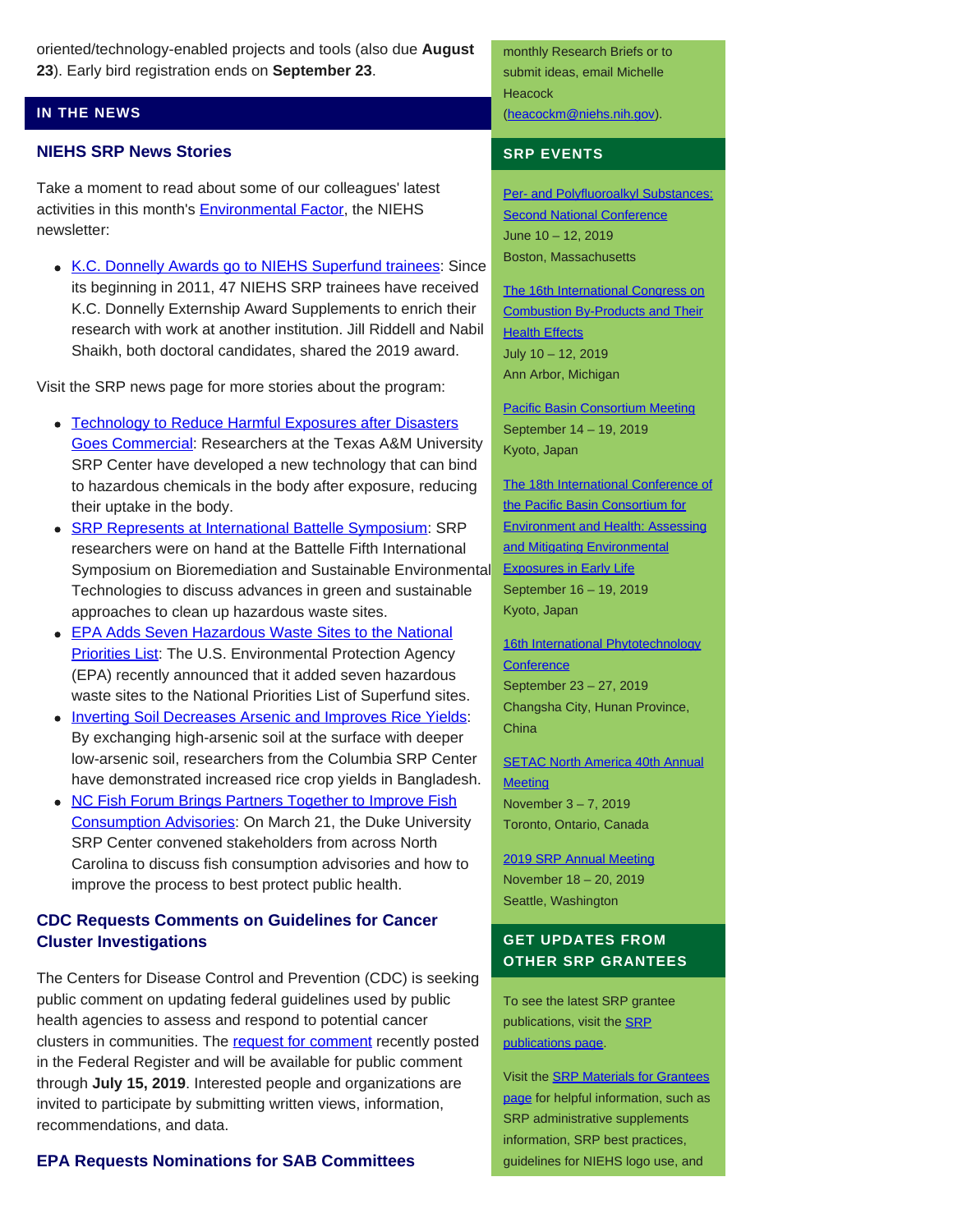The U.S. Environmental Protection Agency (EPA) is *inviting* [nominations for scientific experts](https://www.federalregister.gov/documents/2019/05/23/2019-10819/request-for-nominations-of-candidates-to-the-epas-science-advisory-board-sab-and-sab-standing) from a diverse range of disciplines to be considered for appointment to the EPA Science Advisory Board (SAB) and four committees. Nominations should be submitted using the online nomination form under the Nomination of Experts category at the bottom of the **[SAB home](http://www.epa.gov/sab)** [page](http://www.epa.gov/sab).

## **Human Nature Documentary Features Banfield**

Jill Banfield of the University of California (UC) Berkeley SRP Center is featured in a documentary called [Human Nature](https://wondercollaborative.org/human-nature-documentary-film/). The film presents an in-depth description of the gene editing process known as CRISPR and its possible implications. It follows scientists who invented the process, genetic engineers who are applying CRISPR, and families it is affecting. Banfield is a coinvestigator on an SRP project that studies how communities of microbes break down chemical mixtures. She previously reported the discovery of two novel CRISPR-associated proteins that she identified through analysis of the DNA of microbes from groundwater samples.

## **Horney Interviewed on Air Quality**

Texas A&M University (TAMU) SRP Center Community Engagement Core (CEC) leader Jennifer Horney was interviewed by the [Los Angeles Times](https://www.latimes.com/local/california/la-me-nasa-congress-houston-epa-hurricane-harvey-20190306-story.html) about air quality assessments conducted by NASA in the aftermath of Hurricane Harvey. The CEC's work collecting air and water samples in response to the Intercontinental Terminals Company fire was also featured in several news outlets, including **Daily Mail, [Bloomberg News](https://www.bloomberg.com/news/articles/2019-03-21/the-latest-vapors-escaping-amid-concerns-over-flare-ups)**, and [Houston Public Media.](https://www.houstonpublicmedia.org/articles/news/energy-environment/2019/03/21/326132/state-and-federal-agencies-test-deer-park-fire-runoff-for-chemical-contamination/) The TAMU Center is focused on understanding and preventing exposure to hazardous contaminants during disasters.

# **OSU Researchers Awarded Additional Funding by EPA**

Robert Tanguay of the Oregon State University (OSU) SRP Center was [recently quoted in local news outlets](https://www.kgw.com/article/tech/science/environment/oregon-state-awarded-2-million-to-study-common-chemicals/283-3269847b-0f16-4848-805b-4ef70db343b9) about OSU's \$2 million in **funding from the EPA** to study the toxicity of per- and polyfluoroalkyl substances (PFAS) using zebrafish and rodents. They will be evaluating whether exposure to these chemicals potentially leads to autism, cancer, or neurodegenerative diseases. The Tanguay lab uses zebrafish to understand how exposure to complex mixtures of polycyclic aromatic hydrocarbons impact health.

# **Stapleton Commentary in Science**

Duke University SRP Center researcher Heather Stapleton authored a commentary in Science titled, [Toward Fire Safety](https://science.sciencemag.org/content/364/6437/231.full) [Without Chemical Risk.](https://science.sciencemag.org/content/364/6437/231.full) [Recent research](https://www.eurekalert.org/pub_releases/2019-03/tes-cih032019.php) by Christopher Kassotis, a postdoctoral researcher in Stapleton's lab, was also featured in a story about the many potentially harmful contaminants, including flame retardant chemicals, **found in house dust**. The

#### the Data Collection Form.

See the **SRP Science Digest** to read more about recent SRP research highlights and activities.

The **SRP Events page contains** information about upcoming meetings, seminars, and webinars.

The SRP website also has [Search](http://tools.niehs.nih.gov/srp/search/index.cfm) [Tools](http://tools.niehs.nih.gov/srp/search/index.cfm) to help you learn more about projects funded by the Program.

# **JOIN THE @SRP\_NIEHS KNOWLEDGE NETWORK ON TWITTER**

NIEHS uses Twitter, a popular social media tool, for information sharing through tweets. Many SRP Centers also have accounts, and it would be great if all participated! Follow us **@SRP\_NIEHS** to instantly hear news about the Program, noteworthy publications, events, and job opportunities for trainees.

#### **CONTACT INFORMATION**

Need to get in touch with an NIEHS SRP staff member? Check out our [Contact Staff](http://www.niehs.nih.gov/research/supported/centers/srp/about/contacts/contact_staff/index.cfm) page.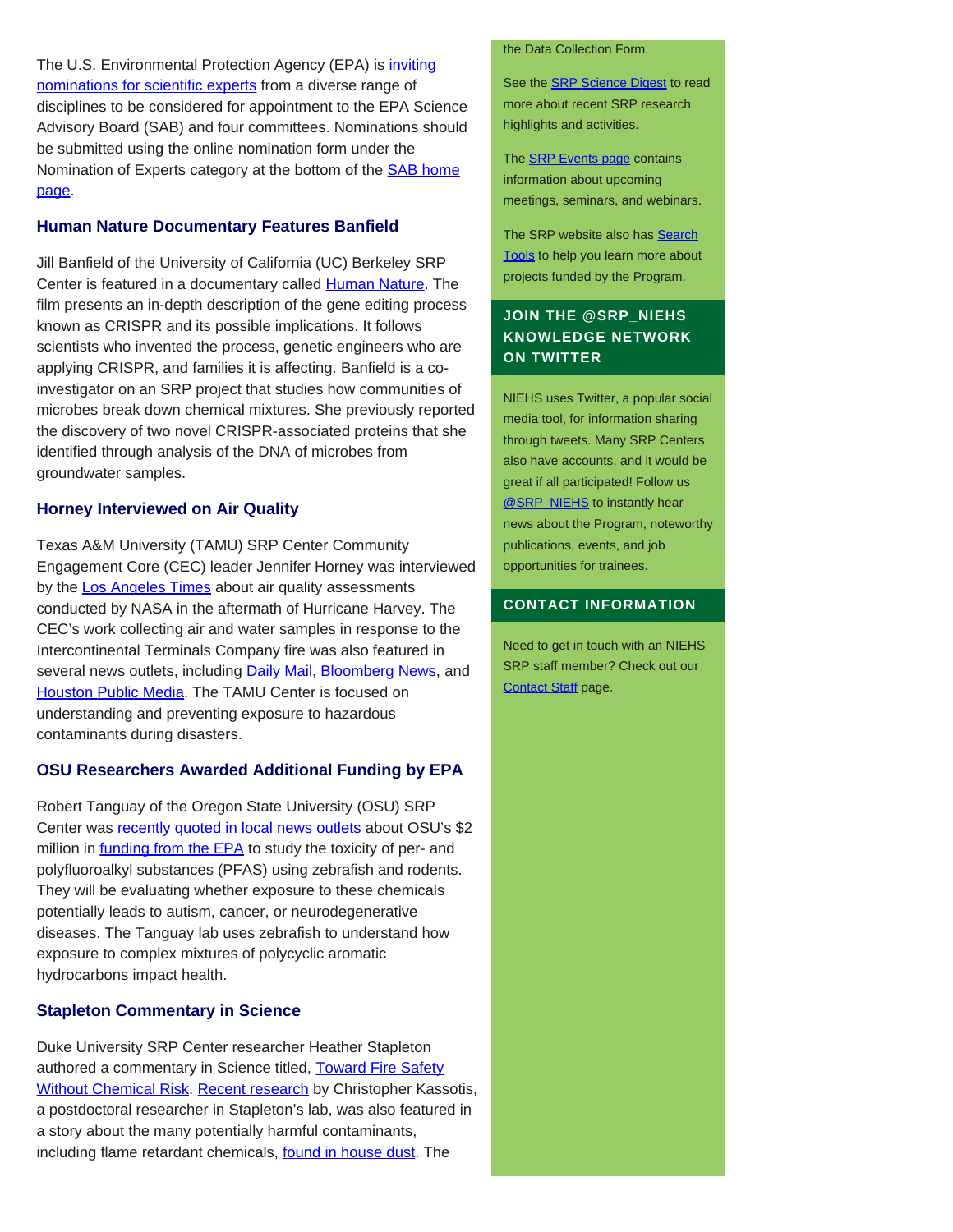Stapleton lab is focused on understanding how early life exposure to certain chemicals alters bone and fat cell development.

# **Lohmann Quoted in Detroit News**

University of Rhode Island (URI) SRP Center Director Rainer Lohmann was quoted in a **[Detroit News](https://www.detroitnews.com/story/news/local/michigan/2019/05/09/nessel-plans-to-sue-minnesota-based-3-m-pfas-contamination/1154028001/)** article about PFAS. The URI Sources, Transport, Exposure, and Effects of PFAS Center aims to better understand the pathways of PFAS contamination from entry into the environment through groundwater contamination, movement through the food web, and human exposure, particularly during early development.

## **Voice of Maine Interviews Stanton**

Dartmouth SRP Center researcher Bruce Stanton was interviewed on **The Voice of Maine** radio station about a Science Education Partnership (SEPA) Data to Action citizen science project to address arsenic contamination of well water. The project is funded by a SEPA award to Dartmouth SRP and the Mount Desert Island Biological Laboratory in Maine from the National Institute of General Medical Sciences.

## **Escobar Featured in Science Article**

Isabel Escobar, a member of the University of Kentucky (UK) SRP Center, was featured in an **article in Science** about the challenges and discrimination working mothers face, particularly in scientific fields and positions of authority. With the UK SRP Center, Escobar is working with Dibakar Bhattacharyya to create specialized membranes to degrade polychlorinated biphenyls and trichloroethylene in water.

# **Ferguson Quoted on PFAS**

Duke University SRP Center Researcher Lee Ferguson was quoted in an article about the North Carolina PFAS Testing Network collaborative project in [NC Policy Watch](http://pulse.ncpolicywatch.org/2019/04/10/scientists-update-lawmakers-on-pfas-research-including-presence-of-compounds-in-food/). Ferguson's research in the Analytical Chemistry Core uses untargeted techniques to characterize unknown contaminants and complex chemical mixtures in the environment.

# **TRAINEE SPOTLIGHT**

# **Blevins Studies Chemicals that Disrupt Immune Response**

Lance Blevins, Ph.D., is a postdoctoral researcher at Michigan State University (MSU), Institute for Integrative Toxicology. As a trainee at the **MSU** [Superfund Research Program \(SRP\)](https://tools.niehs.nih.gov/srp/programs/Program_detail.cfm?Project_ID=P42ES004911) [Center](https://tools.niehs.nih.gov/srp/programs/Program_detail.cfm?Project_ID=P42ES004911) working with Norbert Kaminski, Ph.D., he studies B cells, a type of cell that secretes antibodies to help the immune system fight infection. His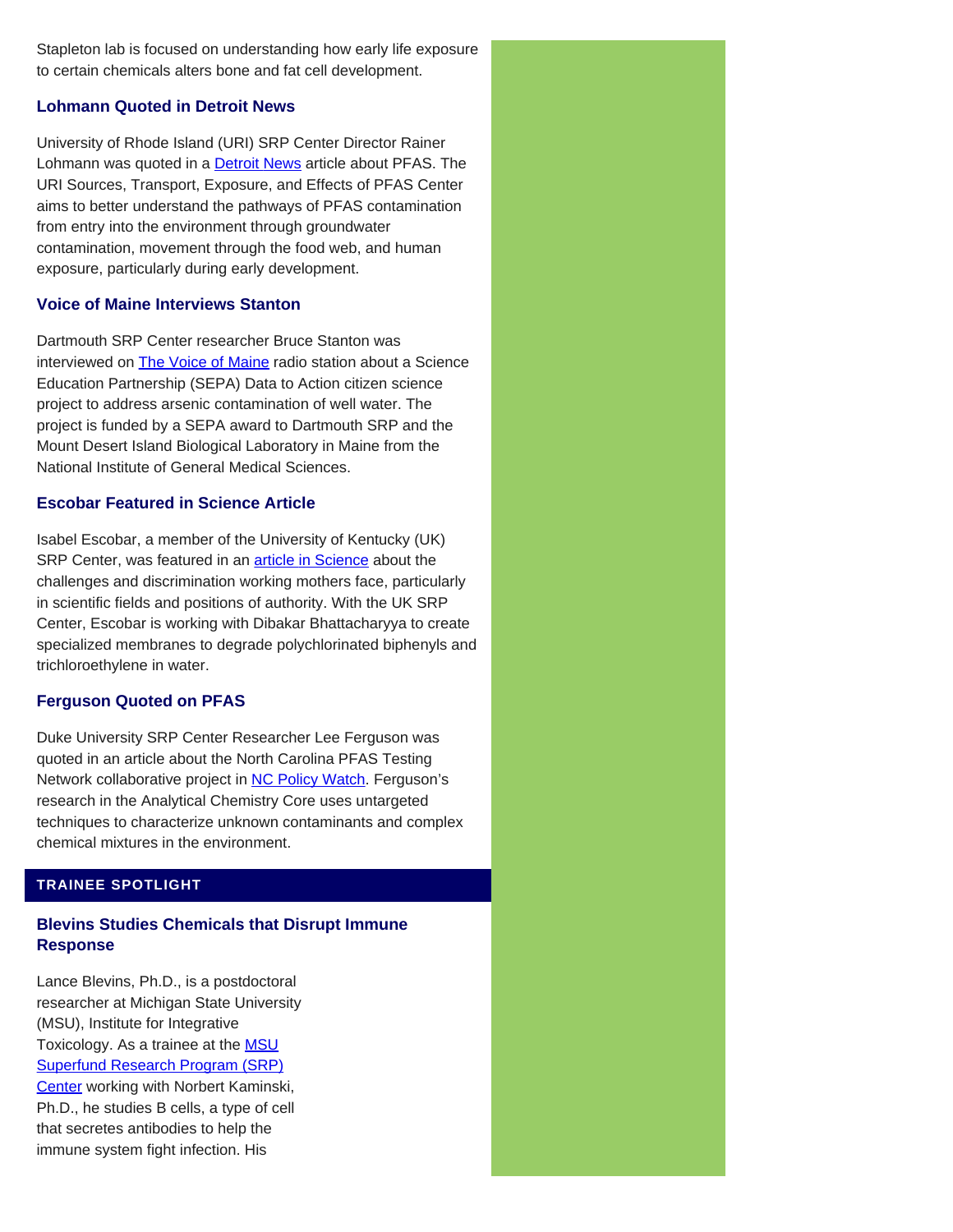

research contributes to the Center's overall goal of understanding how exposure to a group of chemical pollutants found at Superfund sites impact human health.

His work is focused on understanding how the aryl-hydrocarbon receptor (AHR), a protein that can be activated by chemical pollutants, disrupts B cells, and in turn, normal immune function. Most recently, his research has focused on a specific type of B cell that aids in rapid response at the first signs of an attack on the immune system. This research may help identify individuals who are more sensitive to immune effects from toxic chemicals, such as dioxin, especially in occupational settings.

Based on this work, he was awarded the **Best Postdoctoral [Presentation](https://www.niehs.nih.gov/research/supported/centers/srp/news/2019news/index.cfm#a866896)** in the Immunotoxicity Specialty Selection at the 2019 Society of Toxicology (SOT) Annual Meeting in Baltimore, Maryland.

When he's not in the lab, you can find him enjoying the outdoors and walking around in the woods, which remind him of his childhood in the mountains of North Carolina.

# **HOT PUBLICATION**

# **Comparing Fish and Worm Models to Screen Contaminants for Neurotoxicity**

According to a new [study](https://www.ncbi.nlm.nih.gov/pubmed/30011007) from the OSU SRP Center, combining data from zebrafish and flat worms may be useful in understanding how hazardous substances impact development and behavior.

Researchers exposed zebrafish and flat worms to 87 chemicals from five different chemical classes, including pharmaceutical drugs, flame retardants, polycyclic aromatic hydrocarbons, and pesticides. Negative effects caused by the chemicals included developmental delays, physical abnormalities, death, and altered behavior. Effects were observed in zebrafish for 86 of 87 chemicals, while worms exhibited impacts for 50 out of the 87.

Though zebrafish experienced effects from more chemicals compared to flat worms, both provided valuable information about chemical impacts during development. Studies in zebrafish revealed more information about physical abnormalities caused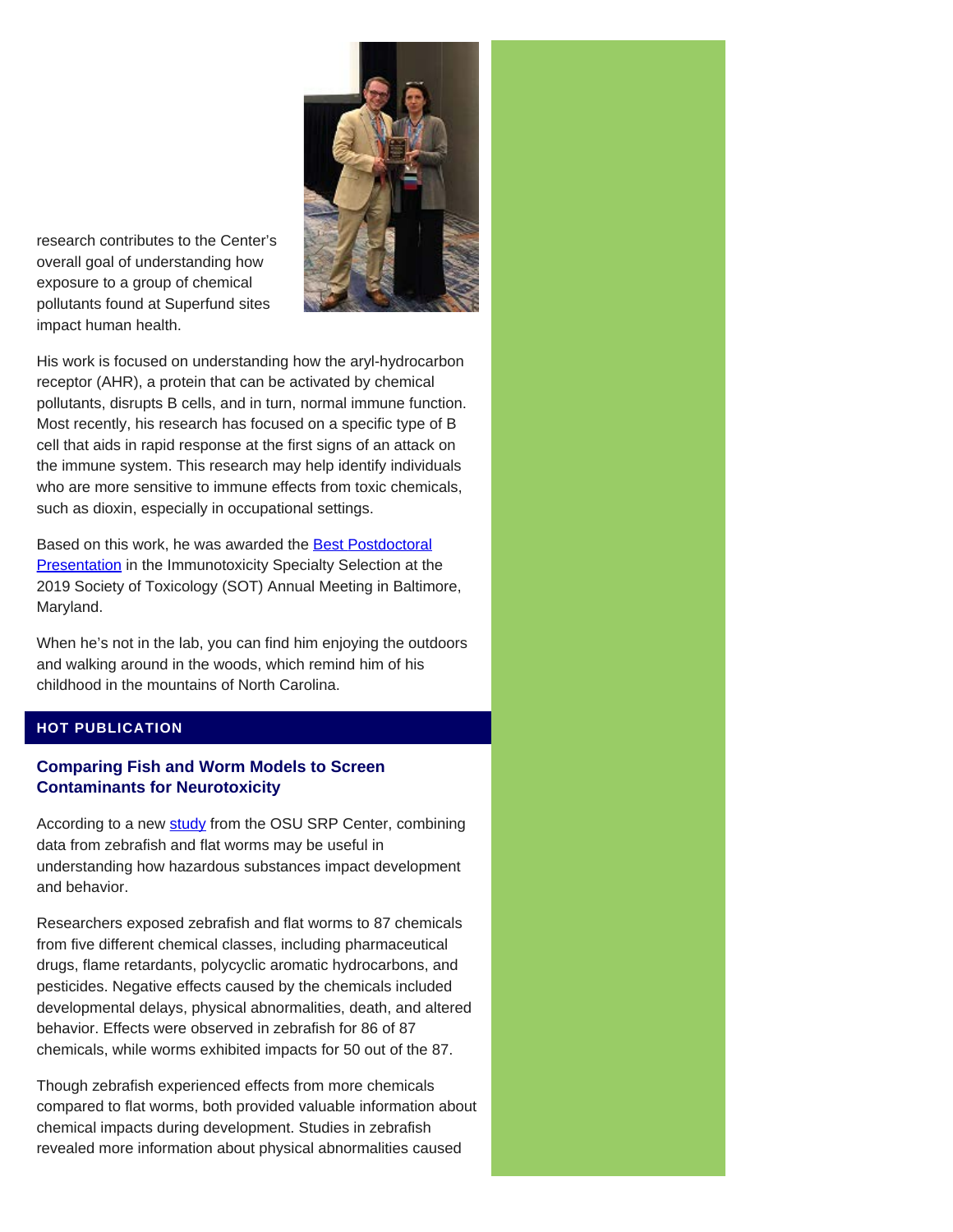by chemicals, whereas flatworms demonstrated more behavioral impacts. The researchers also compared their results to 28 of the chemicals that had previously been tested with rodents. They found most chemicals that were toxic to rodents were also toxic to zebrafish and flat worms.

According to the authors, although zebrafish and flat worm models are unlikely to capture all chemicals that are hazardous to human health, they may be beneficial as a primary screening tool to prioritize chemicals for further study. Combining data from alternative model organisms, such as fish and worms, may be more cost-effective and time-efficient than carrying out chemical toxicity studies on rodents.

## **AWARD WINNERS**

# **Hennig and Brewer Earn Impact Awards**

UK SRP Center Director Bernhard Hennig and CEC leader Dawn Brewer were co-recipients of the UK College of Agriculture, Food, and Environment Research/Extension Impact Award. They were given this award because of their Center's BerryCare program. Hennig was recognized for his research on the protection provided by some of the phytonutrients found in blackberries. Brewer was recognized for the community engagement part of the program.

## **Neumann Recognized with Falkenberg Award at AGU**

Rebecca Neumann of the University of Washington (UW) traveled to Washington D.C. to accept the American Geophysical Union's Charles S. Falkenberg Award in recognition of her work to combat food and water security challenges around the world. With the UW SRP Center, Neumann studies the movement and accumulation of arsenic in shallow lakes.

# **Lohmann Honored with Research and Scholarship Excellence Award**

Rainer Lohmann of the URI SRP Center received the URI Advanced Career Faculty Research and Scholarship Excellence Award in the Life Sciences, Physical Sciences, and Engineering on May 1, 2019. These awards recognize achievement in research and leadership in advancing and sustaining research, scholarly, and creative activities.

# **Pearson Recognized as Excellent Undergraduate Research Mentor**

Kevin Pearson of the UK SRP Center received 2019 Excellent Undergraduate Research Mentor Awards. This studentnominated award recognizes UK faculty members who have demonstrated an outstanding commitment to mentoring undergraduate researchers, provided exceptional undergraduate research experiences, as well as supporting and promoting the undergraduate research initiatives on campus.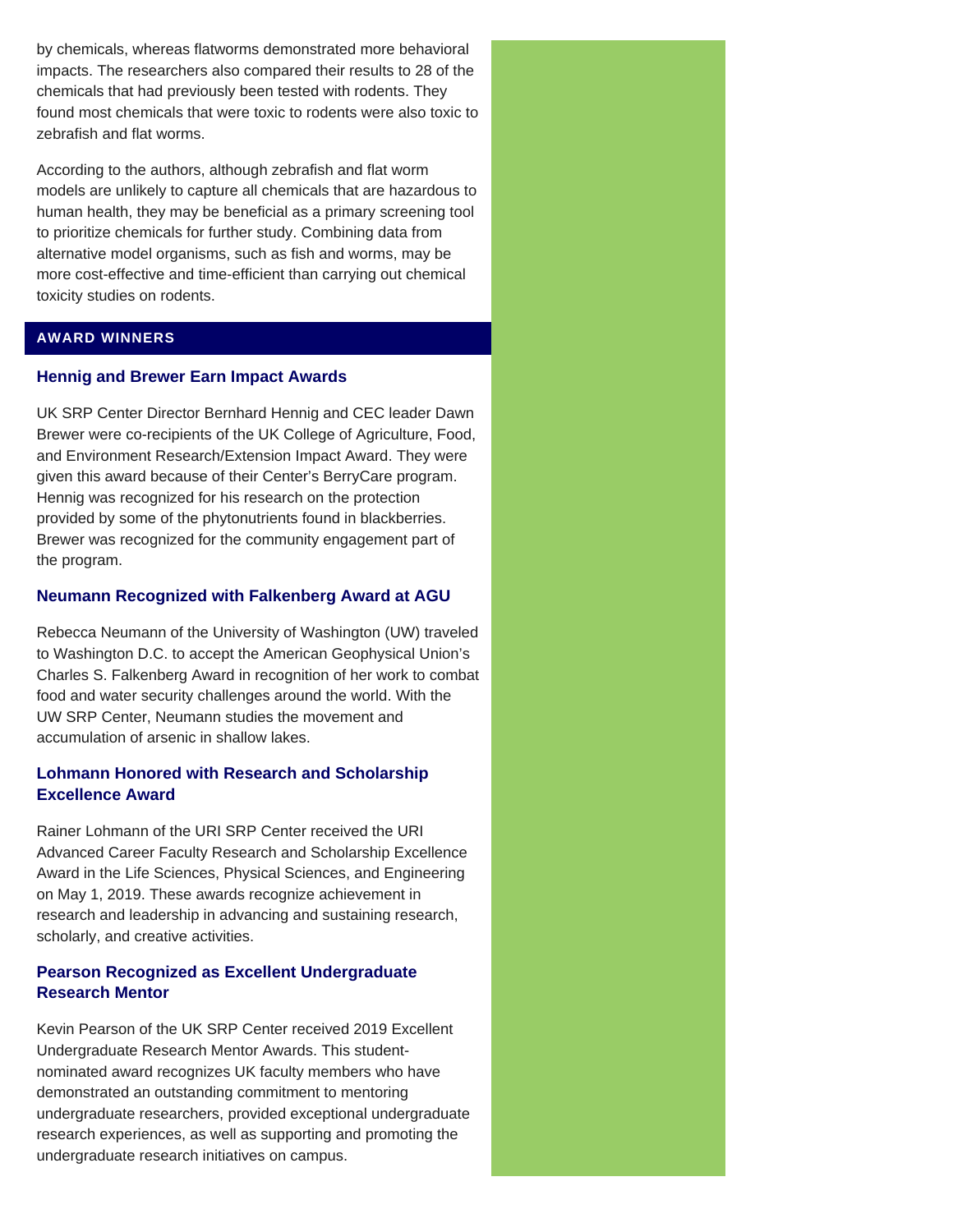# **Columbia SRP Trainee Receives NIEHS Fellowship Award**

Roheeni Saxena, a trainee with the Columbia University SRP Center, received an NIEHS Ruth L. Kirschstein National Service Award Individual Predoctoral Fellowship to study micronutrient deficiency, arsenic exposure, and cognitive function outcomes in adolescents.

## **Geltman Receives CUNY Dean's Award**

Elizabeth Geltman received the Dean's Award for Research at the City University of New York (CUNY) School of Public Health. Geltman leads an occupational and safety training education program on emerging technologies at CUNY.

# **Rusyn Awarded Inaugural University Professorship**

Ivan Rusyn of the TAMU SRP Center is one of the first five faculty members named University Professor. The honor recognizes significant and sustained accomplishments. As part of the award, Rusyn had the opportunity to name the professorship. He selected to name this professorship after the late [KC Donnelly](https://www.niehs.nih.gov/research/supported/centers/srp/training/donnelly/index.cfm), former SRP grantee and department head of environmental and occupational health at the School of Public Health at TAMU, who passed away in 2009.

# **Bhattacharyya Recognized as NAMS Fellow**

Dibakar Bhattacharyya of the UK SRP Center was recently named a fellow of the North American Membrane Society (NAMS) at the 2019 Annual Meeting held May 11-15 in Pittsburgh, Pennsylvania. Fellows are recognized for their service to NAMS as well as for their highly significant professional accomplishments in the membrane field.

# **Newman Wins Merit Award at Texas-American Society for Landscape Architects**

TAMU SRP Center researcher Galen Newman received a Merit Award at the 2019 Texas-American Society of Landscape Architects. He was recognized for developing a model to forecast vacant and declining landscapes. Newman, who recently reported on the [economic value of green infrastructure for vacant lands,](https://www.niehs.nih.gov/research/supported/centers/srp/news/2019news/index.cfm#a865760) works with the Community Engagement Core.

# **Chang receives 2019 Sackler Chemistry Award**

Chris Chang of the UC Berkeley SRP Center was announced as an awardee of the Raymond and Beverly Sackler International Prize in Chemistry for 2019, by Tel Aviv University. He is recognized as a pioneer in bioinorganic chemistry and the development of chemical probes for imaging metals and redox events in biological systems.

# **Hilt Named University Research Professor**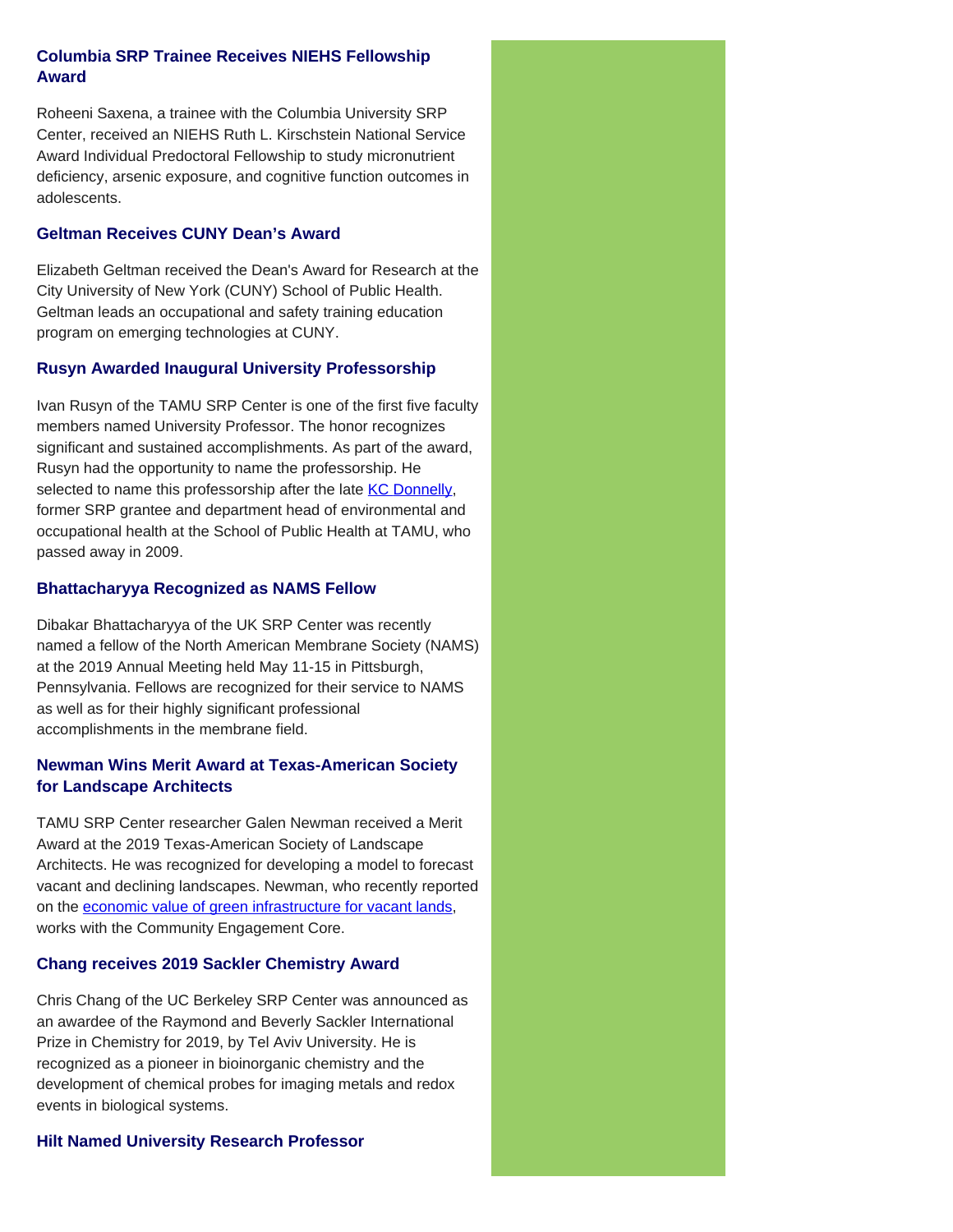UK SRP Center researcher J. Zach Hilt has been named a University Research Professor for the 2019-2020 academic year. The Professorship program aims to recognize and publicize research accomplishments and support further research, scholarship, and creative endeavors.

## **WEBINARS AND TRAININGS**

## **Summer Boot Camps for Health/Research Professionals**

Registration is open for 13 hands-on summer boot camps designed for health and research professionals at all career stages. Learn immediate take-away skills directly from the experts over 2-3 days at Columbia University's Mailman School of Public Health! Scholarships and early-bird rates are available, and capacity is limited. Visit the [Columbia SHARP Training website](https://www.mailman.columbia.edu/research/precision-prevention/sharp-training-skills-health-and-research-professionals?utm_medium=email&utm_source=mailchimp&utm_campaign=sharptraining_gnrl2019&utm_term=sharptraining) for more information.

## **FUNDING OPPORTUNITIES**

#### **EPA Drinking Water Grants**

Visit the [U.S. Environmental Protection Agency \(EPA\) Drinking](https://www.epa.gov/ground-water-and-drinking-water/drinking-water-grants) [Water Grants page](https://www.epa.gov/ground-water-and-drinking-water/drinking-water-grants) for a list of current EPA funding opportunities related to groundwater and drinking water.

## **DATA SCIENCE AND DATA SHARING**

#### **Bioinformatics Resource Manager**

SRP researchers from the OSU SRP center recently [published a](https://www.ncbi.nlm.nih.gov/pubmed/?term=31101000) [paper](https://www.ncbi.nlm.nih.gov/pubmed/?term=31101000) about a web-based tool they developed to help scientists integrate data from humans, mice, rats, and zebrafish, and other animal models. The tool, called the **[Bioinformatics Resource](https://cbb.pnnl.gov/brm/)** [Manager,](https://cbb.pnnl.gov/brm/) allows researchers with minimal computer programming skills to integrate genomic and other data and gain important insights into, for example, underlying mechanism by which hazardous substances cause disease.

#### **Data Sharing Benefits Scientific Careers**

According to a recent [article in Nature](https://www.nature.com/articles/d41586-019-01506-x), sharing data promotes collaboration and leads to more confidence in research findings. The author explains that as data sets become easier to cite, researchers are able to get more credit for them and use them to enhance their careers.

#### **Harnessing the Power of Data for Cancer Research**

The National Cancer Institute's (NCI) Center for Biomedical Informatics and Information Technology (CBIIT) announced the launch of *[datascience.cancer.gov](https://datascience.cancer.gov/)*, a new website for data science and informatics resources. The site has a wide variety of resources including data sets, data sharing policies and guidance, and more.